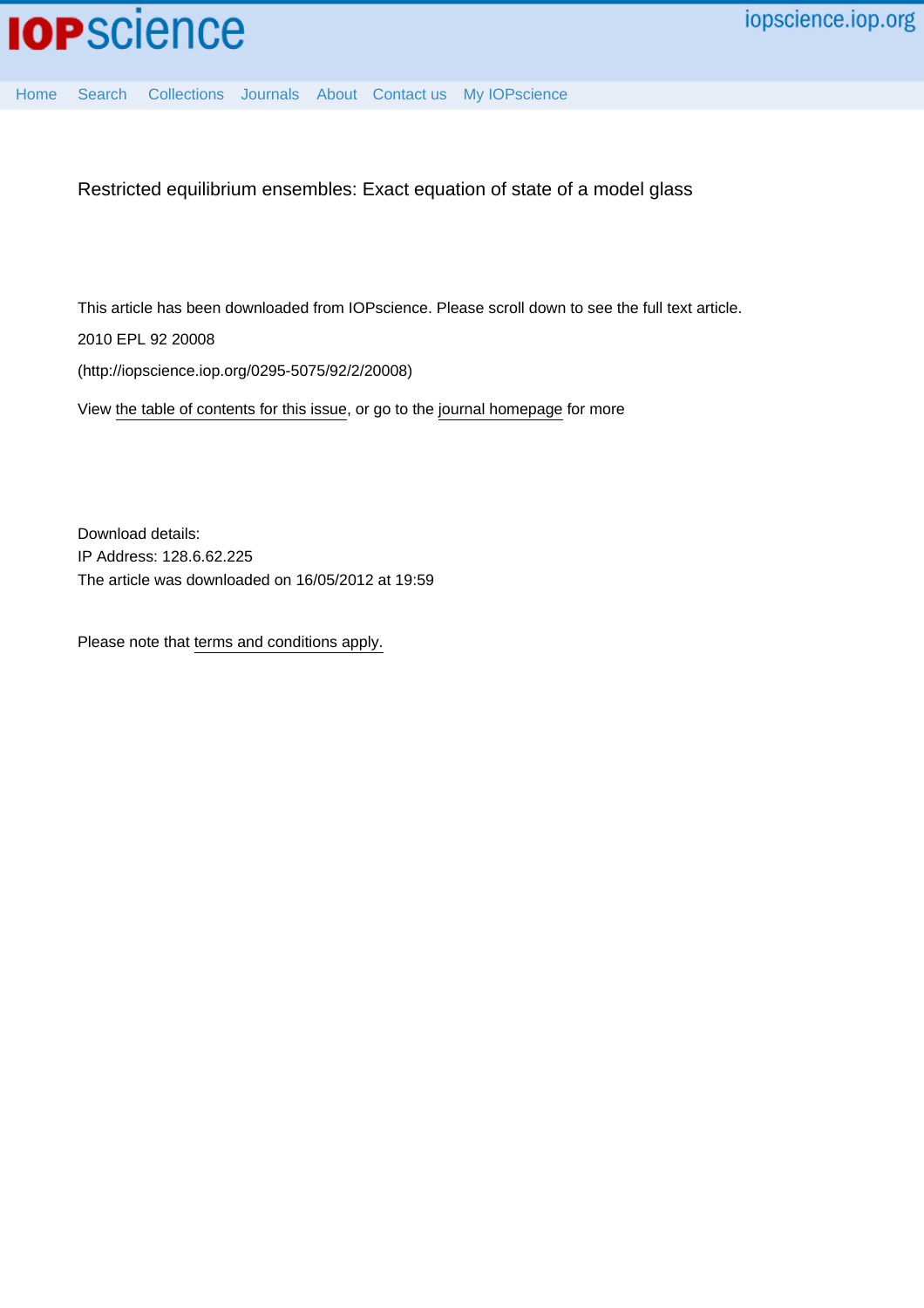

EPL, <sup>92</sup> (2010) 20008 www.epljournal.org doi: 10.1209/0295-5075/92/20008

## Restricted equilibrium ensembles: Exact equation of state of a model glass

DEEPAK DHAR<sup>1(a)</sup> and JOEL L. LEBOWITZ<sup>2</sup>

<sup>1</sup> Department of Theoretical Physics, Tata Institute of Fundamental Research - Homi Bhabha Road, Mumbai-400005, India

<sup>2</sup> Departments of Mathematics and Physics, Rutgers University - Piscataway, NJ 08854, USA

received 18 August 2010; accepted in final form 11 October 2010 published online 17 November 2010

PACS 05.70.Ce – Thermodynamic functions and equations of state PACS 64.60.My – Metastable phases PACS 02.50.Ga – Markov processes

Abstract – We investigate the thermodynamic properties of a toy model of glasses: a hard-core lattice gas with nearest-neighbor interaction in one dimension. The time evolution is Markovian, with nearest-neighbor and next-nearest-neighbor hoppings, and the transition rates are assumed to satisfy the detailed balance condition, but the system is non-ergodic below a glass temperature. Below this temperature, the system is in restricted thermal equilibrium, where both the number of sectors, and the number of accessible states within a sector grow exponentially with the size of the system. Using partition functions that sum only over dynamically accessible states within a sector, and then taking a quenched average over the sectors, we determine the exact equation of state of this system.

Copyright  $\odot$  EPLA, 2010

The glassy state is usually considered a non-equilibrium state of matter in the sense that the conventional Boltzmann-Gibbs treatment in terms of partition functions would not work, and yields very different properties of the corresponding "equilibrium state" (e.g. of crystalline quartz, and not of silica glass). In this paper, our aim is to develop an equilibrium statistical-mechanical description of the glassy state using restricted phase-space ensembles. We consider a system with broken ergodicity, constrained by dynamics to a restricted region of phase space. Within this region, it acts like an equilibrium system. This may be considered as an idealized description for metastable states such as supercooled liquids, or a glass. Focussing on the latter, we note that materials like window glass, for a given history of preparation, and at temperatures sufficiently below the glass temperature, have a well-defined macroscopic density, velocity of sound, and specific heat. Then, over a time scale of microseconds to years, these materials are in some effective restricted thermodynamic equilibrium.

In the restricted equilibrium ensemble corresponding to a glassy state, the partition function sum only extends over a restricted region of the phase space. As an illustrative

example of these ensembles, we discuss a simple model. In particular, we determine the exact equation of state (a material-dependent relation between the density, pressure and temperature). To the best of our knowledge, this is the first time the exact equation of state for a model with short-range interactions and showing a glassy phase, is obtained.

The model we study is a lattice gas in one dimension, with a pair potential. The time evolution is assumed Markovian, with detailed balance, but in the glassy regime, the dynamics is non-ergodic, and phase space breaks up into a large number of disconnected sectors. We calculate averages of physical quantities in terms of partition functions within a sector, and then average this over sectors.

The notion of restricted ensembles is not new. Many authors have discussed metastable states in terms of constraints on the regions of phase space available to the system, *i.e.* phase space is broken into disjoint components, with ergodicity within components [1]. The idea of components, in the context of supercooled liquids and glasses was made more specific as inherent structures by Stillinger and Weber [2]. This gives the energy or freeenergy landscape picture, which has been very useful in providing a conceptual framework for the study of glasses.

 $(a)$ E-mail: ddhar@theory.tifr.res.in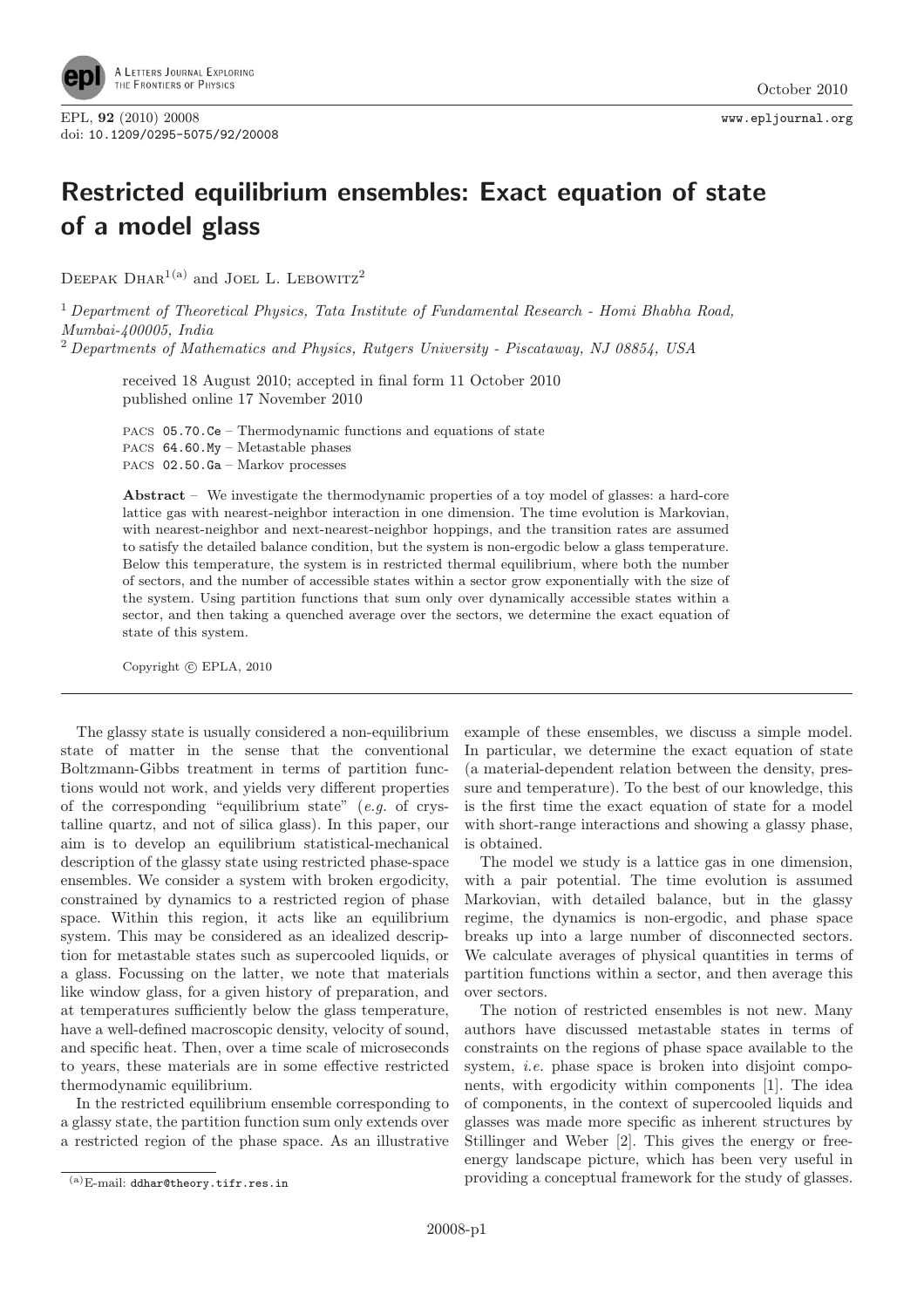But the actual calculation of the partition function within a component, or the number of components is very difficult, and one usually just postulates the form of the distribution function of these [3]. The study of specific models with Markovian evolution with detailed balance, showing break-down of phase space into disjoint sectors, was pioneered by Fredrickson and Andersen [4], and such kinetically constrained models have been studied a lot recently [5]. However, usually the cases studied have a trivial Hamiltonian, and the main focus is on the relaxational dynamics. Our focus here is on the thermodynamics in the glassy phase.

We should also mention earlier work on metastable states for systems with long-range couplings, as in the Sherrington-Kirkpatrick model of spin-glasses [6], or supercooled liquids [7,8]. Theories like the mode-coupling theory of glasses mainly discuss the onset of glassiness from the liquid side [9]. An overview of recent work on supercooled liquids and structural glasses may be found in [10,11].

Our approach uses pico-canonical ensembles, discussed earlier in [12]. The glass transition is built into the system by assuming temperature-dependent rates of local dynamic processes, some of which are set to be exactly zero in the glassy phase. We do not try to describe the approach to the glass transition, but focus on the nearequilibrium behavior away from the glass transition point, in the glassy phase.

Definition of the model. – The system we study is a hard-core lattice gas on a semi-infinite line of sites, labelled by positive integers i, with i varying from 1 to  $\infty$ . At each site i, there is an occupation number variable  $n_i$  that takes values 1 or 0, depending on whether the site is occupied or not.

There are a total of N particles on the line. On the left, there is an immovable wall at  $i = 0$ . To the right of the rightmost ( the N-th) particle, is a movable piston, whose position will be denoted by  $L$ , and which exerts a constant pressure p on the system. There is an attractive interaction between nearest-neighbor occupied sites of strength J. For simplicity, we assume that the interaction between piston and particles of the gas, and between the left wall and the particles is the same as that between two particles. Then, with the convention  $n_0 = n_L = 1$ , the Hamiltonian of the system is given by

$$
H = -J\sum_{i=0}^{L-1} n_i n_{i+1} + pL.
$$
 (1)

We assume that the system evolves by Markovian dynamics, with the following rules:

i) An occupied site with an empty neighbor can exchange position with the neighbor with a rate  $\Gamma_1 \exp(-\beta \Delta E/2)$ . Here  $\Delta E$  is the difference of energies between the final and initial configurations,



Fig. 1: (Colour on-line) A schematic representation of a possible decomposition of the control parameter space  $(p, T)$  into glassy and non-glassy regions. The non-ergodic glassy regions are shown as shaded regions G. A denotes a path in this space, corresponding to particular preparation of the system.

and  $\beta$  is the inverse temperature. This is represented by the "chemical" equation  $01 \rightleftharpoons 10$ .

- ii) An occupied site with two empty neighbors on its left (or right), can jump two spaces to the left (right), with a rate  $\Gamma_2 \exp(-\beta \Delta E/2)$ . This is represented by the equation  $100 \rightleftharpoons 001$ .
- iii) The piston can exchange position with a neighboring empty site. This process is represented by the equation  $0P \rightleftharpoons P0$ . The corresponding rate is  $\Gamma_3 \exp(-\beta \Delta E/2)$ .

In our model, the externally controlled variables are the pressure, and temperature. The dynamics conserves the number of particles. Within the model, we are free to prescribe any functional dependence to the rates  $\Gamma_1$ ,  $\Gamma_2$ and  $\Gamma_3$ , and the long-time steady state of the system, and the thermodynamic properties do not depend on the precise values of these parameters. We postulate that  $\Gamma_2$ and  $\Gamma_3$  are non-zero for all temperatures, and may be assumed to be independent of temperature and pressure, without any loss of generality. For  $\Gamma_1(p,T)$ , we assume that in two-dimensional control space  $(p, T)$ , there are regions where it is zero, and in the rest of space, it is not (fig. 1). The regions where  $\Gamma_1(p,T)$  is zero will be called glassy regions.

The dynamics of this model is somewhat similar to the model of diffusing reconstituting dimers (DRD model) discussed earlier in [12]. In the DRD model, the only allowed transitions in the low-temperature phase are  $110 \rightleftharpoons 011$ , while in the high-temperature phase,  $01 \rightleftharpoons 10$ is also allowed. These moves are the same as the moves in the present case if the 0's and 1's are interchanged.

The DRD model was defined in the constant  $L$  ensemble, and the right wall could not move. It is not possible to define a satisfactory dynamics of a piston consistent with the dynamics of the DRD model. For example, consider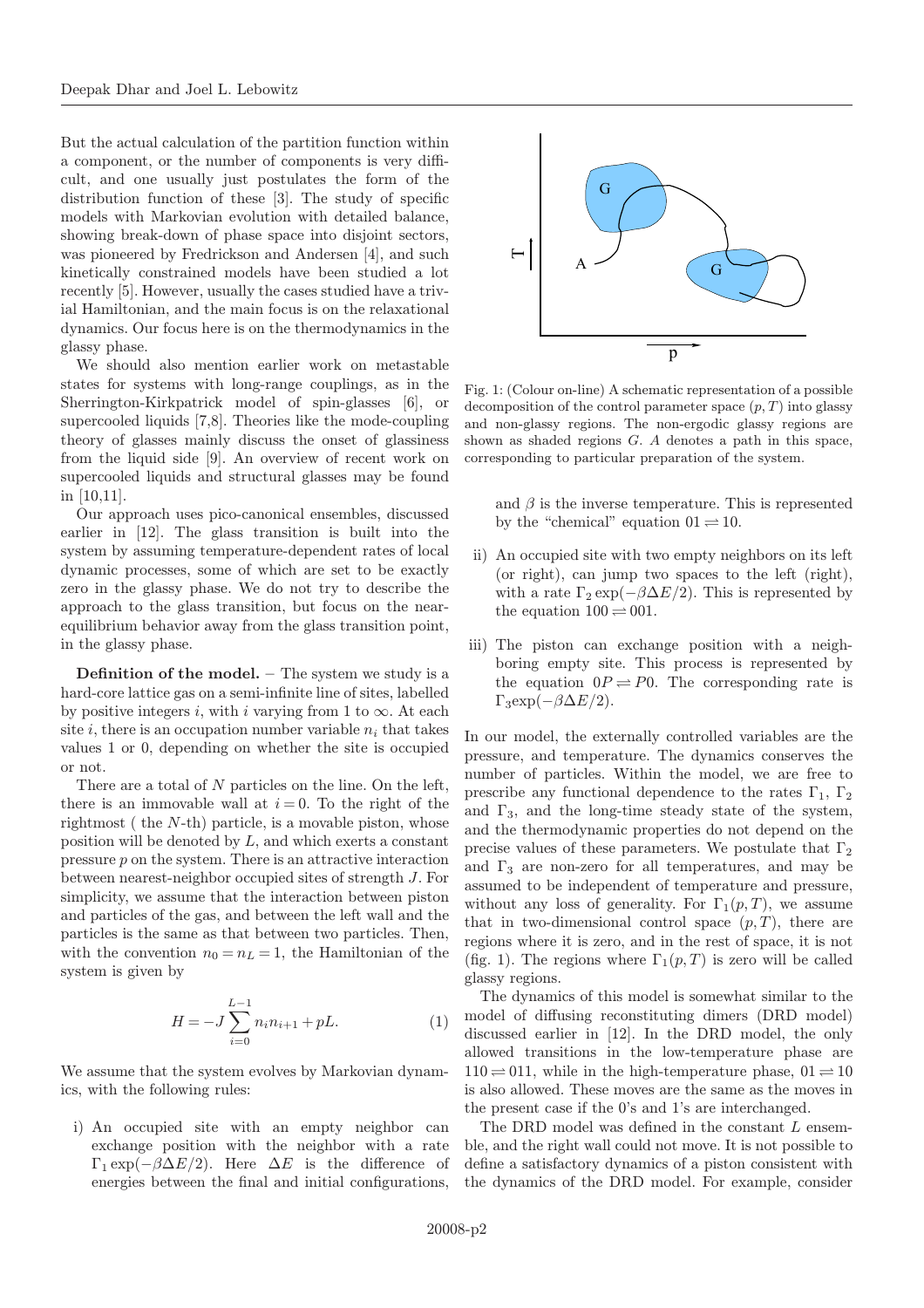the onfiguration 1000110011000100P. Then, it is easily seen that in the DRD dynamics, the piston cannot move to the left of the present position of the rightmost 1. Hence the DRD lattice gas is incompressible in the non-ergodic phase.

Again, if we move the piston in the DRD model to the right by some macroscopic distance, only dimers can move into the new region. Thus, the long-time steady state is inhomogeneous, and shows a phase separation, with the left region at a higher density than the right, and pressure equilibration between different parts is not possible under the DRD dynamics. This makes the DRD model unsuitable for studying the equation of state. The present model does not suffer from these problems.

Sector decomposition and the restricted ensemble. – We note that each of the Markov rates here satisfies the detailed balance condition, and the state with the probability of a configuration  $C$  is given by the standard Boltzmann-Gibbs weight

$$
Prob(C) = exp[-\beta H(C)] \mathcal{Z}(p, T)
$$
 (2)

is a steady state. Here  $\mathcal{Z}(p,T)$  is the partition function of the system, given by

$$
\mathcal{Z}(p,T) = \sum_{C} \exp[-\beta H(C)].
$$
 (3)

If  $\Gamma_1(p,T)$  is non-zero, any configuration of N particles can be reached from any other. Then, the measure given by eq. (2) is the unique long-time steady-state measure.

If however,  $\Gamma_1(p,T) = 0$ , then the phase space breaks up into a large number of disconnected parts, called components, or sectors. There are  $2^N$  disjoint sectors. This is easily seen: Define  $x_i$  as the position of the *i*-th particle, and  $\Delta_i = x_i - x_{i-1}$ . Then the different  $\Delta_i$  can only change by  $\pm 2$ . We define  $\eta_i = \Delta_i \mod 2$ . Then  $\{\eta_i\},\$  $i = 1$  to N are conserved. Note that  $\eta_{N+1}$  is not conserved. Clearly, the number of sectors is  $2^N$ . We will denote a sector by  $S$ , and label these sectors by specifying the  $N$ binary integers  $\{\eta_i\}$ .

The conditional probability of a configuration  $C$  in the long-time steady state, given that the system is in the sector S is given by

$$
Prob(C|\mathbb{S}) = exp[-\beta H(C)] \mathscr{Z}_{\mathbb{S}}(p,T). \tag{4}
$$

The normalization factor  $\mathcal{Z}_{\mathbb{S}}(p,T)$ , called the picocanonical partition function for the sector S, is defined as the sum of the standard Boltzmann weights, but only over configurations  $C$  that are in the sector  $\mathbb{S}$ ,

$$
\mathcal{Z}_{\mathbb{S}}(p,T) = \sum_{C \in \mathbb{S}} \exp[-\beta H(C)].\tag{5}
$$

We consider the control parameters  $(p, T)$  being varied slowly along some curve A in the control parameter space (fig. 1). The curve  $A$  may enter and leave the glassy regions several times. When the system is in a non-glassy region,

there is a unique equilibrium state of the system, that is independent of the system history, and only depends on the current value of the control parameters. In the glassy regions, the restricted equilibrium state depends on  $(p, T)$ , and also on the sector. If we vary  $(p, T)$ , staying within the glassy region, the sector does not change. The relative probabilities of different sectors depend only on the point from which one entered the glassy region.

A precise specification of the sector S requires N bits of information, and if  $N$  is large, this is neither possible, nor useful. In an experimental set up, S is specified in some general way in terms of how the system is prepared. We assume that in the beginning, the system is prepared in the ergodic region of the control-parameter space  $(p, T)$ , and then brought to the desired state by moving along a specified path A adequately slowly. We will specify the macroscopic state of system in a glassy state by the last values of  $(p, T)$  in its history, when it was ergodic with  $\Gamma_1 \neq 0$ , to be denoted by  $(p^*,T^*)$ . Then, the probability that the system falls in the sector S is given by

$$
Prob(S) = \mathcal{Z}_S(p^*, T^*) / \mathcal{Z}(p^*, T^*). \tag{6}
$$

For any observable  $\mathcal{O}$ , the long-time average value within the sector S will be denoted by  $\langle \mathcal{O} \rangle$ <sub>S</sub>. This is given by

$$
\langle \mathcal{O} \rangle_{\mathbb{S}} = \sum_{C \in \mathbb{S}} \mathcal{O}(C) \text{Prob}(C | \mathbb{S}). \tag{7}
$$

Often, these can be expressed as appropriate derivatives of the free energy, as in the standard equilibrium statistical mechanics. For example the average length  $\langle L \rangle_{\rm S}$  of the system in the sector S is given by

$$
\langle L \rangle_{\mathbb{S}} = -k_B T \frac{\partial}{\partial p} \log \mathcal{Z}_{\mathbb{S}}(p, T). \tag{8}
$$

The expected value of an observable  $\langle \mathcal{O} \rangle$  in an experiment, for a given history of preparation of the sample, is obtained by further averaging  $\langle \mathcal{O} \rangle_{\mathbb{S}}$  over different sectors  $\mathbb{S}$ 

$$
\langle \mathcal{O} \rangle = \sum_{\mathbb{S}} \operatorname{Prob}(\mathbb{S}) \langle \mathcal{O} \rangle_{\mathbb{S}},\tag{9}
$$

where  $Prob(S)$  is the probability that the system will freeze into the sector S, for the given history of preparation.

One can similarly calculate the variance of the observable, or the sector-to-sector variation of the sector-mean  $\langle \mathcal{O} \rangle$ <sub>S</sub>. In the simple case we are considering, macroscopic quantities like the mean density can be shown to be self-averaging, and the variance of the sector-means are of  $\mathcal{O}(N)$ . The fluctuations, compared to the mean, are smaller by a factor  $N^{-1/2}$ , for large N. If the relative fluctuations are not small for some observable, predicting its value in a particular experimental set-up, without any additional information about the experiment, is clearly not possible. In such cases, one can only determine the probability distribution of such an observable.

Equation of state. – We now determine the equation of state for this system. Consider first the ergodic case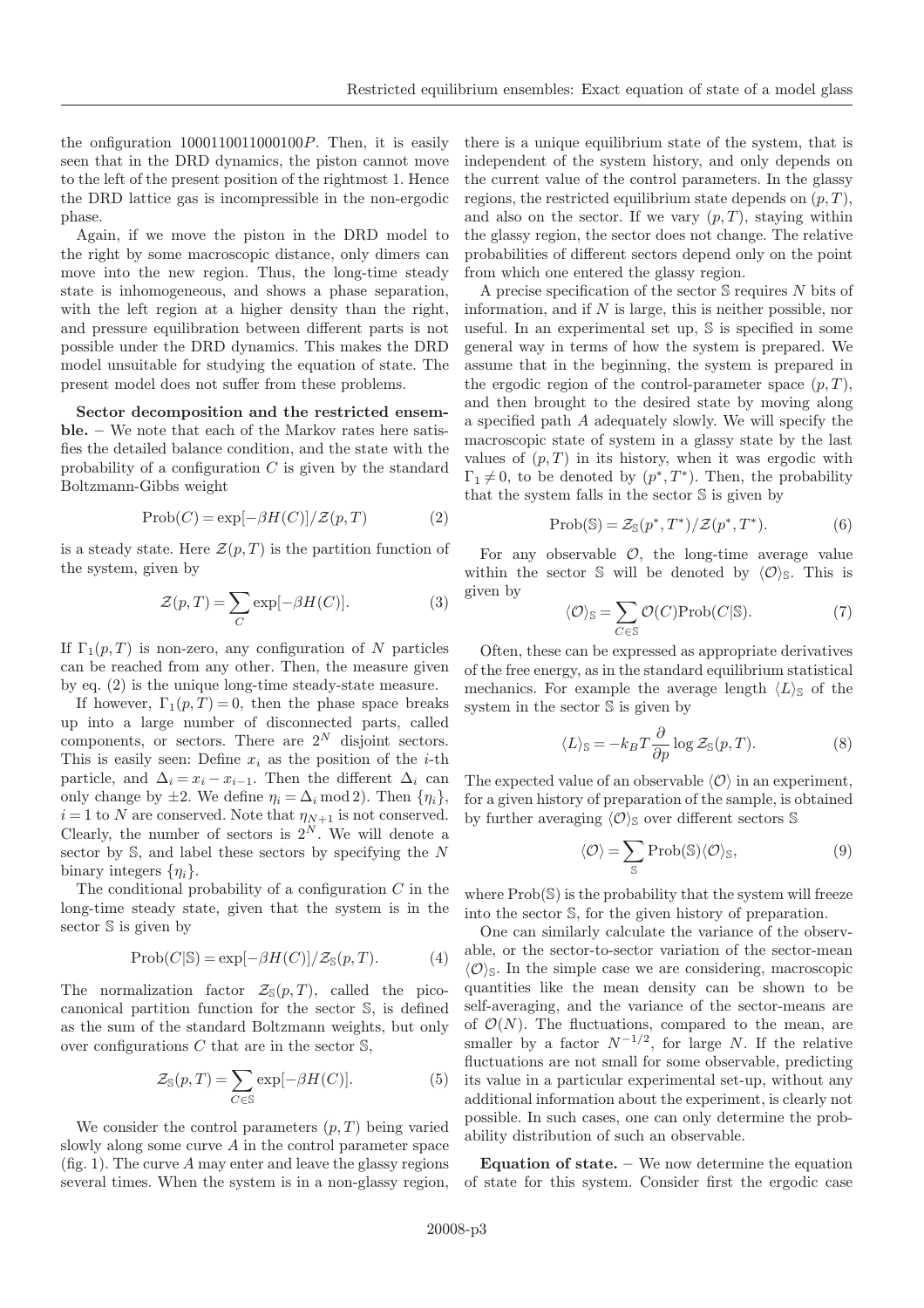when  $\Gamma_1 \neq 0$ . In this case, any allowed configuration can be reached from any other under the Markovian dynamics of the system.

We define  $x_{N+1}$  to be the position of the piston L. In terms of the variables  $\{\Delta_i\}$ , the Hamiltonian can be written as

$$
H = \sum_{i=1}^{N+1} [-J\delta_{\Delta_i,1} + p\Delta_i].
$$
 (10)

In the calculation of the partition function, summations over different  $\Delta_i$ 's can be done independently, and we get the partition function  $\mathcal{Z}(p,T)$  in the constant temperature and pressure ensemble as [13]

$$
\mathcal{Z}(p,T) = w(u,x)^{N+1},\tag{11}
$$

where we have used the notation  $u = e^{\beta J}$ , and  $x = e^{-\beta p}$ , and

$$
w(u, x) = \sum_{\Delta=1}^{\infty} u^{\delta_{\Delta,1}} x^{\Delta} = ux + \frac{x^2}{1 - x}.
$$
 (12)

The mean spacing between the molecules  $\langle \Delta \rangle$ , which is the inverse of the density of the lattice gas, is given by

$$
\langle \Delta \rangle = x \frac{\partial}{\partial x} \log w(u, x)
$$
  
=  $\frac{x}{w(u, x)} \left[ u + \frac{2x - x^2}{(1 - x)^2} \right]$ , for  $\Gamma_1 \neq 0$ , (13)

and the mean energy per particle  $\langle e(u, x) \rangle$  (not including the pressure term), is given by

$$
\langle e(u, x) \rangle = -Ju \left[ u + \frac{x}{1 - x} \right]^{-1}, \quad \text{for } \Gamma_1 \neq 0. \tag{14}
$$

We can similarly calculate  $\mathcal{Z}_{\mathbb{S}}(p,T)$ , for any given sector S. Define

$$
w_{odd} = \sum_{\Delta \ odd} u^{\delta_{\Delta,1}} x^{\Delta} \tag{15}
$$

and a similar equation for  $w_{even}$ , where the sum is only over even values of  $\Delta$ . Then we have

$$
w_{odd} = ux + \frac{x^3}{1 - x^2} \tag{16}
$$

and

$$
w_{even} = x^2/(1-x^2)
$$
 (17)

We denote the number of zero  $\eta_i$ 's by  $r(\mathbb{S})$ . It is easily seen that

$$
\mathcal{Z}_{\mathbb{S}} = w_{even}^{r(\mathbb{S})} w_{odd}^{N-r(\mathbb{S})} (w_{odd} + w_{even}). \tag{18}
$$

Under quenching,  $\eta_i$  takes the value 0 with probabilities  $w_{even}/w = \alpha^*$  independent of i, and the value 1 with probability  $1 - \alpha^*$ .

$$
\alpha^* = \frac{x^*}{x^* + x^{*2} + u^*(1 - x^{*2})}.\tag{19}
$$

Then, the probability of a sector  $\mathcal S$  with exactly j  $\eta_i$ 's equal to 0, is given by

$$
Prob(S) = \alpha^{*j} (1 - \alpha^*)^{N-j}.
$$
 (20)

The variable  $r(\mathbb{S})$  is distributed as a binomial distribution

$$
\text{Prob}(r(\mathbb{S}) = j) = \binom{N}{j} \alpha^{*j} (1 - \alpha^*)^{N-j}.
$$
 (21)

Thus the distribution of  $r(S)$  is sharply peaked, with maximum at  $\alpha^* N$ , with a width of order  $\mathcal{O}(N^{1/2})$ .

A straightforward calculation gives the mean spacing between the particles in the low-temperature phase as

$$
\langle \Delta \rangle = x \frac{\partial}{\partial x} [\alpha^* \log w_{even}(u, x) + (1 - \alpha^*) \log w_{odd}(u, x)].
$$
\n(22)

Using the expressions for  $w_{odd}$  and  $w_{even}$  (eqs. (17), (18)), we finally get

$$
\langle \Delta \rangle = (1 - \alpha^*) \left[ 1 + \frac{2x^2(1 - x^2)^{-2}}{u + x^2(1 - x^2)^{-1}} \right] + \alpha^* \frac{2}{(1 - x^2)},
$$
  
for  $\Gamma_1 = 0.$  (23)

This equation, along with eq. (13) gives the mean volume per particle as a function of  $u$  and  $x$ , and hence is the equation of state of the material. It depends on the history of the system through the parameter  $\alpha^*$ , which depends on the point of entry into the glassy region. From eq. (21), the sector-to-sector variation of  $r(S)/N$  is of  $\mathcal{O}(N^{-1/2})$ , and hence fluctuations in  $\langle \Delta \rangle$  are also small for large systems.

Similarly, we can calculate the mean energy per particle  $\langle e(u, x) \rangle$  by taking derivatives with respect to u, and we get

$$
\langle e(u, x) \rangle = \frac{-Ju(1 - \alpha^*)}{u + x^2/(1 - x^2)}, \quad \text{for } \Gamma_1 = 0.
$$
 (24)

As an example, consider the simple case  $J = 0$ . In this case, there is no energy, and the density is a function of only one variable  $\beta p$ . In this case, it is easily seen that the equilibrium density is given by

$$
\rho_{eq} = 1 - e^{-\beta p}.\tag{25}
$$

We consider the case where the non-ergodic region is specified by the condition  $\rho > 1 - x^*$ . Then, it is easy to see from eq. (23), that in the non-ergodic phase, the dependence is

$$
\rho_{glass} = (1 - e^{-2\beta p}) \left[ 2\alpha^* + (1 - \alpha^*)(1 + e^{-2\beta p}) \right]^{-1}, \tag{26}
$$

where  $\alpha^* = x^*/(1+x^*)$ .

We have plotted  $\rho_{ea}$  and  $\rho_{alass}$  in fig. 2 for  $x^* = 1/2$ . We note that the density is continuous at  $p = p^*$ , and the glass is less compressible than the corresponding equilibrium state.

Entropy. – The statistical-mechanical entropy of a macroscopic system in equilibrium, i.e. one described by the Gibbs ensemble, when the state space is discrete, and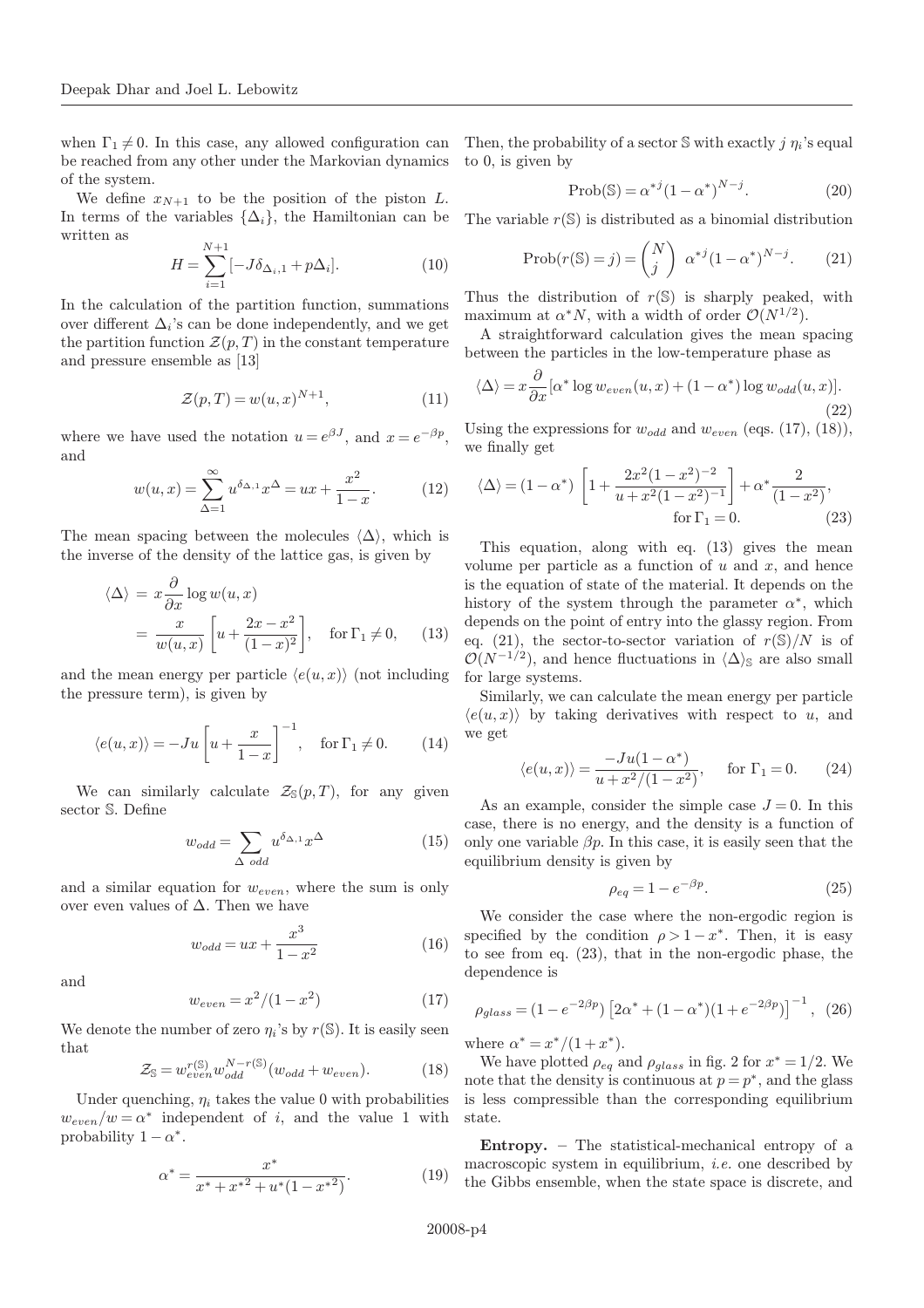

Fig. 2: (Colour on-line) Plot of density  $\rho$  as a function of the scaled pressure  $\beta p$  for  $J = 0$ , when the regime  $\beta p^* \geq \log(2)$  is assumed to be non-ergodic. The point of onset of non-ergodicity is denoted by  $G$  in the figure.

the Gibbs ensemble assigns probability  $p_i$  to the *i*-th state, is given by

$$
S = -\sum_{i} p_i \log p_i. \tag{27}
$$

This entropy coincides, to leading order in the size of the system, with the thermodynamic entropy of Clausius, and is the same for different ensembles, for ordinary systems (we are ignoring gravitational interactions). The set of microstates used is always a restricted one, in practice. For example, when considering argon gas below  $10^3$  K, we do not consider the ionized states, or the excited nuclear states. There is some controversy in the glass literature [14] about the appropriate choice of the set of microstates over which one should sum in eq. (27). In the following, we shall assume that the sum extends over all states which could be reached, consistent with the known history of the system. There are  $\binom{L-1}{N}$  states for each L, and  $L = N + 1$ ,  $N+2, \ldots$ 

This entropy can be expressed as a sum of two terms. Firstly, we do not know which sector the system has fallen into. The corresponding entropy, usually called the frozen entropy of the system, is given by

$$
S_{frozen} = -\sum_{S} \text{Prob}(S) \log \text{Prob}(S). \tag{28}
$$

This is easily computed in our case using eq. (20), and we get frozen entropy *per particle*  $s_{frozen}$ , in the thermodynamic limit of large N given by

$$
s_{frozen} = -\alpha^* \log \alpha^* - (1 - \alpha^*) \log (1 - \alpha^*). \tag{29}
$$

For the example with  $J=0$  and  $x^* = 1/2$ , we have  $\alpha^* =$ 1/3, and the frozen entropy per particle is  $\log 3 - \frac{2}{3} \log 2 \approx$ 0.636, which is a large fraction of the total entropy per particle at the glass point  $s^* = \log(4) \approx 1.386$ .

Note that  $s_{frozen}$  only depends on  $(u^*, x^*)$ , and not on  $u$  or  $x$  explicitly. Hence in taking derivatives with respect

to  $u$  or  $x$ , it does not contribute, and the mean energy or pressure are the same as would be computed from the pico-canonical partition function.

The second contribution to entropy comes from the many possible microstates within one sector. This depends on the sector, and its calculation involves the picocanonical ensemble. This will be denoted by  $S_{pico}$ , and is given by

$$
S_{pico}(\mathbb{S}) = -\sum_{C \in \mathbb{S}} \operatorname{Prob}(C|\mathbb{S}) \log \operatorname{Prob}(C|\mathbb{S}). \tag{30}
$$

This can be expressed in terms of the pico-canonical partition function, for large  $N$ , to leading order in  $N$ , as

$$
S_{pico}(\mathbb{S}) = \log \mathcal{Z}_{\mathbb{S}} - \beta \frac{\partial}{\partial \beta} \log \mathcal{Z}_{\mathbb{S}}.
$$
 (31)

Let  $f_j$  is the conditional probability that a particular  $\Delta$ takes the value  $j$ , given whether  $j$  is even or odd. Clearly,  $f_1 = ux/w_{odd}, f_{2j+1} = x^{2j+1}/w_{odd}$  for  $j > 1$ , and  $f_{2j} =$  $x^{2j-2}(1-x^2)$ . Using the fact that Prob(C|S) is a product of probabilities of different  $\Delta_i$ 's, it is straightforward to calculate the sector-averaged per particle entropy,  $\langle s_{pico} \rangle$ , and we get

$$
\langle s_{pico} \rangle = -\alpha^* \left[ \sum_{j \ even} f_j \log f_j \right] - (1 - \alpha^*) \left[ \sum_{j \ odd} f_j \log f_j \right]. \tag{32}
$$

The controversy in literature about the entropy of glasses relates, in our model, to the question whether to include  $s_{frozen}$  in the thermodynamic entropy. If we start from the ergodic phase, and go to a glassy state along some annealing path  $A$  (fig. 1), then the microstates in different sectors should contribute to entropy. The entropy is continuous across the glass transition, and there is no latent heat, when  $s_{frozen}$  is included in the thermodynamic entropy. On the other hand, if we prepare the system in some known sector  $\mathbb{S}$ , then  $s_{frozen}$  is zero. For quantities like the specific heat, involving deriatives of entropy, we get the same answer whether we include  $s_{frozen}$  or not. However, in this case, the entropy will jump discontinously when the system is taken to the ergodic regime, and the information about the system being prepared in sector S is lost.

Finally, we note that the 1d lattice-gas model with nearest-neighbor couplings can be seen as a renewal process, i.e. the probability that separation between the *i*-th particle and  $(i + 1)$ -th particle being j is independent of i. Denote this by  $c_i$ . A straightforward calculation gives

$$
c_j = f_j \alpha^*, \quad \text{for } j \text{ even}; \tag{33}
$$

$$
= f_j(1 - \alpha^*), \quad \text{for } j \text{ odd.} \tag{34}
$$

With this distribution, the total entropy per particle is given by

$$
s = s_{frozen} + s_{pico} = -\sum_{j} c_j \log c_j. \tag{35}
$$